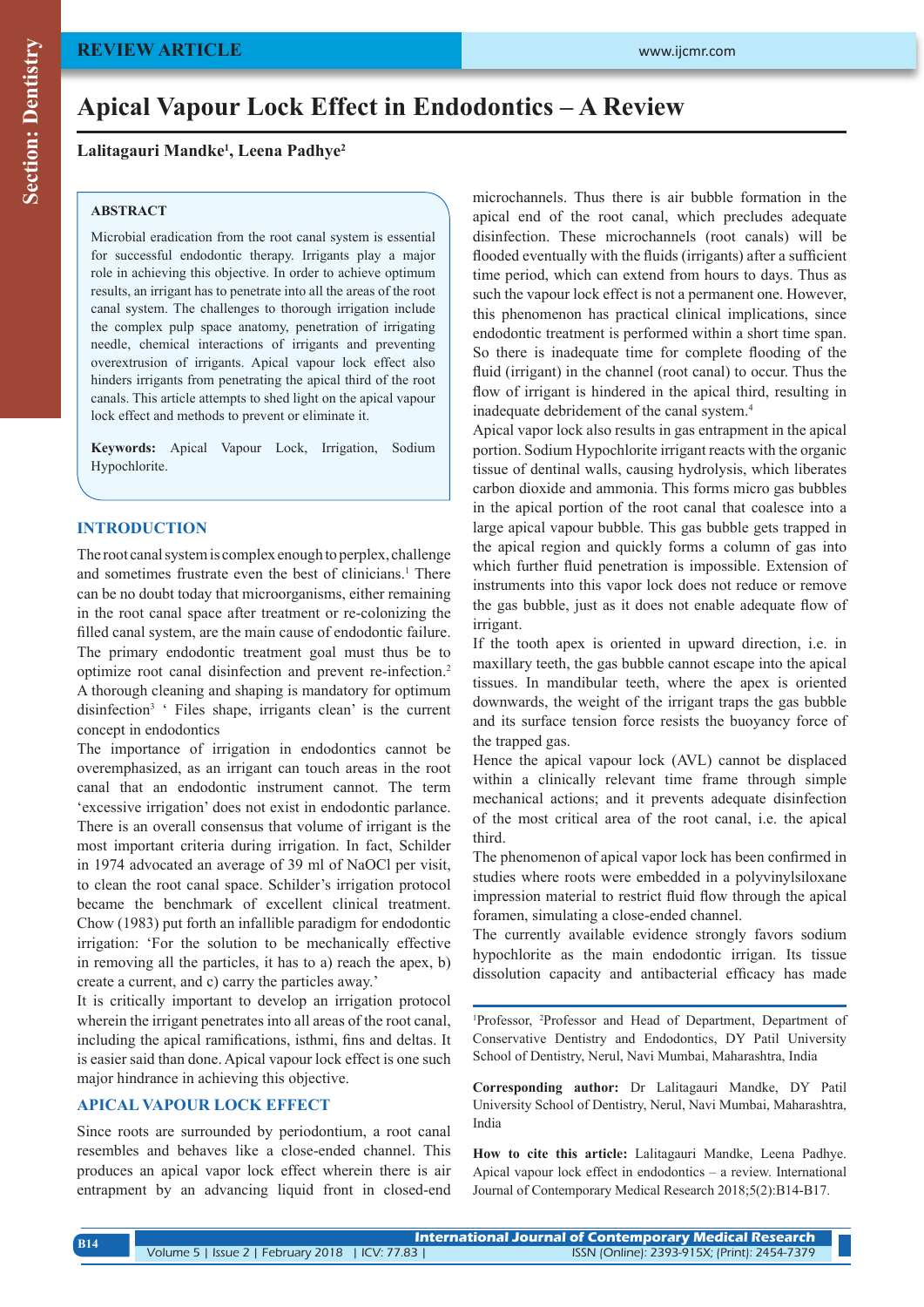it the gold standard amongst irrigants.<sup>5-9</sup> Since there is no suitable replacement for NaOCl, it is all the more imperative that the AVL problem be addressed.

# **EARLY RESEARCH ON AVL**

Senia (1971) tested 5.25% NaOCl in a 'closed tooth model' where the apex was sealed with green stick compound. The root canals were enlarged to instrument #30. Histological examination revealed substantial residual pulp tissue in the apical region. The study concluded that 'The value of NaOCl as an irrigating agent for dissolving pulp tissue in the apical 3 mm of narrow root canals is questionable."

Salzgeber and Brilliant (1977) carried out a similar study; only they enlarged the canals apically upto size 35 and used a radiopaque dye (Hypaque) instead of NaOCl. Their study showed that the irrigant reached the apex when the canals were opened larger than a size 30 file. The flaw with this study was that Hypaque is inert and did not react with the organic materials, while NaOCl hydrolyzed organic materials, releasing NH3 and CO2, and formed AVL in a closed root canal system<sup>2</sup>

In subsequent years, a plethora of irrigation-related studies were published. Numerous irrigants, their volume, concentration, temperature, their combinations, irrigating regimes and protocols were tried and tested.

Once the deleterious effects of AVL in "closed systems" were established, the clinical relevance of the conclusions drawn from "open system "designs was questioned. Scores of studies were done in which the root canal was not closed at the apical end. Most studies carried out with open systems presented lesser AVL than closed systems. It is only in recent years that researchers have emphasized the "closed system" model for studies. In fact, studies conducted without ensuring a close-ended channel cannot be regarded as conclusive on the efficacy of irrigants and the irrigant system.

Many studies used radiopaque agents with irrigants, to study AVL by IOPA or micro CT. (de Gregorio et al. 2009, Tay et al. 2010, Vera et al. 2012, Peeters and Gutknecht 2013) This may have led to a change in density, viscosity, surface tension and contact angle on dentinal wall thus giving inaccurate results.

Some researchers used tooth clearing techniques to render the roots transparent for direct visualization of AVL (de Gregorio et al. 2009, Robertson et al. 1980, Venturi et al. 2003). These, too, led to altered dentinal physical properties because of the clearing technique. The dentine surface of such teeth would probably be less hydrophilic with a higher contact angle than normal dentine. This would favour more bubble entrapment and therefore impact the results.<sup>10</sup>

Studies were also carried out using acrylic resin blocks in place of teeth. These resulted in altered surface properties, and primarily a more hydrophobic behaviour, with higher irrigant contact angle. (Ihrig and Lai 1957, Good and Koo 1979, Rubio et al. 1991, Hu et al. 2010). There would be no interaction of NaOCl with inorganic components leading to gas entrapment. All the above studies gave erroneous results as they did not mimic actual clinical conditions<sup>11</sup>

# **EFFECT OF VARIOUS IRRIGATION TECHNIQUES ON AVL**

 Today's irrigation armamentarium presents a diverse variety of tools and techniques that can assist the practitioner in reducing bacteria and debris within the canal system. However, currently there is no universally accepted standard irrigation technique.4

Chow (1983), determined that traditional positive pressure irrigation had virtually no effect apical to the orifice of the irrigation needle in a closed root canal system. Fluid exchange and debris displacement were minimal. It is now proven that an irrigant can reach only 1-1.5 mm beyond the tip of the needle<sup>12</sup> The only option is to use smaller diameter needles and their insertion to within 1 mm of working length, which can prove to be hazardous in terms of inadvertent periapical extrusion. NaOCl, if thus extruded can cause extensive damage. Even use of side vented needles had no significant effect on AVL. Researchers have concluded that these bubbles cannot be removed by conventional syringe irrigation. (de Grego- rio et al. 2009, Gu et al. 2009, Tay et al. 2010)

Mechanical agitation techniques during irrigation with files, brushes, etc also have proved unsuccessful in dislodging AVL. Trying to 'puncture' it with an instrument or needle, only ends up making the space smaller, and increases the surface tension.

Sonics and ultrasonic activation are proving to be an effective method for disinfecting root canals<sup>13</sup> Sonics and Ultrasonics function on the principle of acoustic microstreaming and cavitation. Acoustic microstreaming is the movement of fluids along cell membranes, which occurs as a result of the ultrasound energy creating mechanical pressure changes within the tissue. Cavitation refers to the formation and collapse of gas and vapor filled bubbles or cavities in the fluid. Thus, acoustic streaming and cavitation can only occur in a liquid phase, i.e in fluid, and not in gases. Hence, once a sonic or ultrasonically activated tip leaves the irrigant and enters the apical vapor lock, acoustic microstreaming and/or cavitation becomes physically impossible.14

A simple method to disrupt the vapor lock might be achieved by the use of a gutta percha master cone that is introduced to working length after instrumentation and hand –activated in up and down motions. This method, although cumbersome, eliminates the vapor lock because the space previously occupied by air is replaced by the root filling material, carrying with it a film of irrigant to the working length.<sup>15</sup> This technique is described in detail later.

Apical negative pressure technique is another effective method to eliminate the apical vapor lock. This method has also been proven to be safe because it always draws irrigants to the source via suction—down the canal and simultaneously away from the apical tissue in abundant quantities16 This results in safer delivery of irrigants, less overextrusion, greater debris removal and a cleaner result at working length. The Rinsendo Irrigation System (Rinsendo,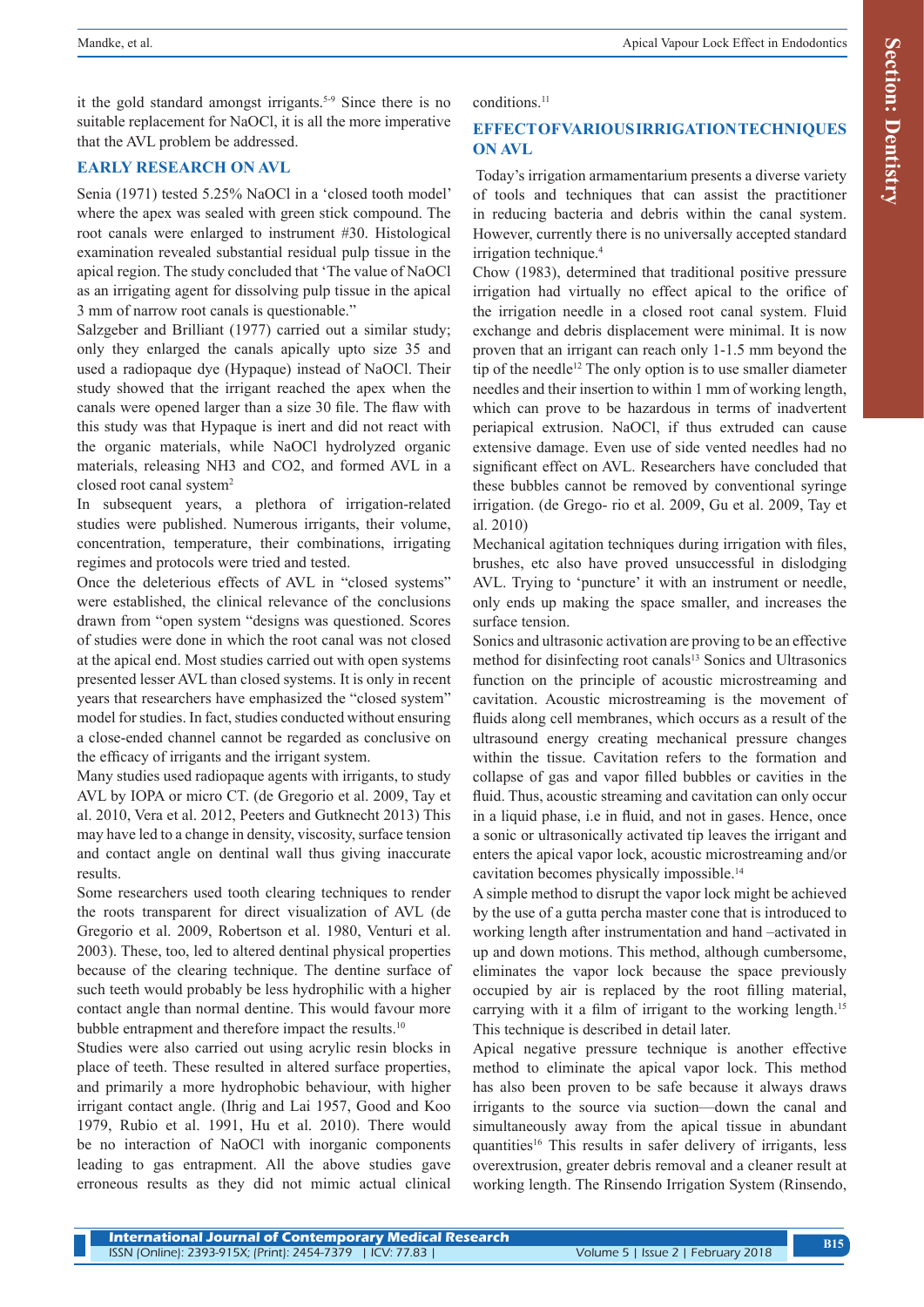Co. Duerr- Dental, Bittigheim-Bissingen, Germany) and the EndovacSystem designed by Dr. G. John Schoeffel are examples of negative pressure irrigation techniques.<sup>17,18</sup>

In Endovac system, placement of the macrocannula at middle–apical third of the canal, followed by the placement of the microcannula to working length, enables the irrigant to be suctioned in sufficient volume and flow to remove smear layer and eliminate AVL.

Endo Irrigator Plus (K Dent Dental System) is an irrigating system based on ACWIS (Activated continuous warm irrigation and evacuation system) concept. In this unit NaOCl is warmed upto 45°. This device creates positive and negative pressure inside the canal. Positive pressure irrigation with warm NaOCl cleans and disinfects up to the middle third, and removes all macro debris. Negative pressure irrigation with warm NaOCl cleans and disinfects upto apical third, removing all micro and nano debris. Trials done under electronic microscope found that this device actually helps penetration of NaOCl into the lateral and accessories canals. Strong vacuum evacuation system prevents overextrusion of NaOCl.<sup>19,20</sup> This irrigation system has also proved effective against AVL.

Since improper irrigation of apical third of root canals can lead to compromised endodontic outcomes, a clinician should try his best to prevent or eliminate the AVL.

### **METHODS TO ELIMINATE/PREVENT AVL**

**Achieve apical patency**-During instrumentation, dentin chips produced by instruments and fragments of apical pulp tissue tend to get compacted into the foramen, which cause apical blockage. Therefore, establishing apical patency is leaving the apical foramen accessible, free from dentin chips, pulp fragments and other debris. It can be achieved with a small size file, which moves passively through the foramen. The patency filing technique may be considered an important step in preventing AVL<sup>21</sup>

**Apical size of root canal**. The need for adequate enlargement of the root canal to improve irrigation efficacy was recognized by Grossman as early as 194322 Larger the apical size of the root canal, lesser is the chance of AVL formation. However, the drawbacks of over- enlargement of the canal viz. reduction in radicular dentin thickness and subsequent weakening of the root structure, should be considered before deciding on the apical size $23$ 

### **Size of irrigating Needle tip and its extent in the root canal**

- Commercially available needles of size 27G, 30G or 31G may facilitate insertion of the needle tip close to the working length in most cases. A 27 G needle has an outer diameter of 0.41 mm (corresponds with ISO size  $#$  40 endodontic instrument), 30 G and 31G needles have outer diameters of  $0.31$ mm (size# 30) and  $0.26$ mm (size # 25) respectively.

A 27 gauge needle is the most preferred needle tip size for routine endodontic procedures. The tip must extend as close to working length as possible, taking care that there be no periapical extrusion of the irrigant.

**Irrigant flow rate** - Higher flow rates were correlated to decreased AVL. Nevertheless, a higher flow rate has also been linked to increased irrigant pressure at the apical foramen (Verhaagen et al. 2012), with increased risk of irrigant extrusion. So flow rate should be adjusted according to the irrigation technique used.

Some researchers suggest that exceeding a rate above 4 ml/ min does not improve apical clearance but does increase the risk of extrusion; therefore 1 ml increments over 15 seconds give maximum exchange and minimum risk $2^{1,24}$ 

**Use flexible needles/tips in curved canals-** In narrow curved canals, introduction of a syringe apically may be impossible. Flexible or NiTi tips are available that can negotiate curved canals more easily. Pre-bending of needles also can be done in curved root canals.

**Manual dynamic agitation** - Following instrumentation, the canal is filled with irrigant and the gutta percha master cone inserted. It is then 'pumped' up and down in rapid 3 mm motions. This can overcome AVL and facilitate irrigant exchange close to the final working length, while at the same time disinfecting the GP cone prior to cementation. This technique is the simplest and easiest method of tackling AVL. Several studies have demonstrated that manual-dynamic irrigation is significantly more effective than an automateddynamic irrigation system and static irrigation.

Manual dynamic agitation succeeds possibly because of the following factors:

- a) The selection of a guttapercha cone that corresponds to the canal preparation size and taper ensures that air inside the apical third of the canal gets displaced when the guttapercha is inserted to working length.
- b) The push-pull motion of a snugly fitting master cone probably generates higher intracanal pressure, thereby carrying the irrigant to the "untouched" canal surfaces.
- c) The frequency of this technique (3.3 Hz, 100 strokes per 30 seconds) is higher than that of automated-dynamic irrigation systems (1.6 Hz), possibly generating more turbulence in the canal.
- d) It acts by physically displacing, folding, and cutting of fluid under "viscously-dominated flow" in the root canal system. It allows the irrigating solution to flow up and down along the cone, with the solution being displaced outward when the cone is inserted at length and flowing inward when it is removed. This enables better mixing of the fresh unreacted solution with the spent, reacted irrigant.<sup>15,25</sup>
- e) Technique is simplest and most cost effective.

**Pressure alternation devices** - The drawbacks associated with positive pressure irrigation like periapical irrigant extrusion, made researchers hunt for more suitable alternatives. Concomitant irrigant delivery and aspiration via the use of pressure alternation devices provide a plausible solution to this problem.

The RinsEndo irrigation system and the EndoVac irrigation system are examples of negative-pressure irrigation.